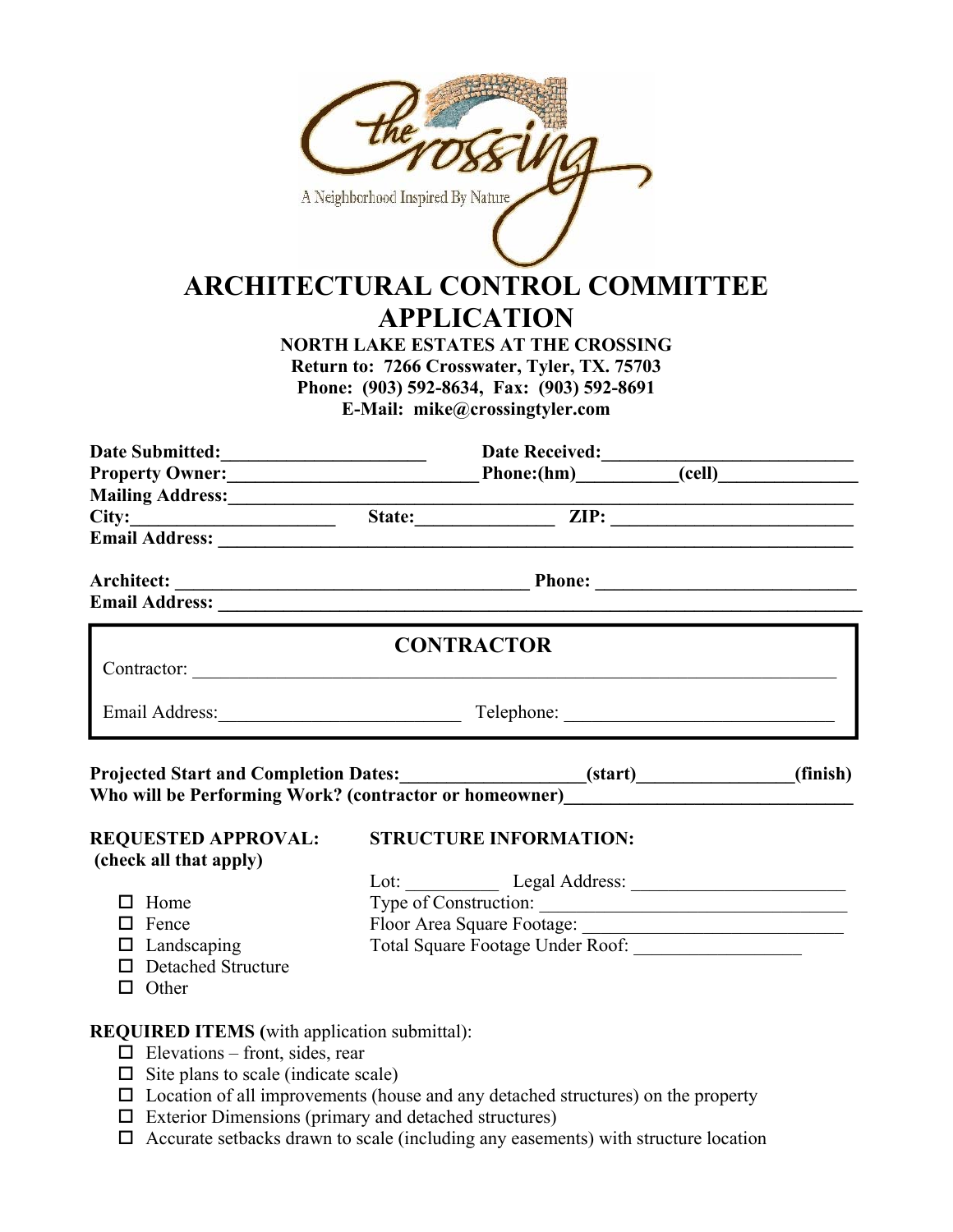- $\square$  Distances between structures (if any detached structures)
- $\square$  Location of improvements such as porches, decks, garages, driveways, pool or spa, etc...
- $\Box$  Fence type, height, and location on property
- $\Box$  Exterior color scheme (type of facade, accents, roofing material)
- $\Box$  Drainage plan for the lot if changes in grade or other conditions adversely affecting drainage are anticipated (generally, approval will be denied if adjoining properties are adversely affected by changes in drainage)
- $\Box$  Landscape site plan (can be submitted at a later date with an additional fee)

## **PLEASE CHECK ALL APPLICABLE ITEMS**

### **FENCING: (REFER TO SECTION 4.02) ALL FENCE APPLICATIONS MUST BE SUBMITTED WITH A LOT SURVEY (OR PLAT DRAWING) WHICH IDENTIFIES THE FENCING LOCATION AND DIMENSIONS.**

FENCING TYPE (ex. Ornamental iron, stone, brick etc.): COLOR/FINISH: HEIGHT: COLUMNS MATERIALS (ROCK,BRICK, WROUGHT IRON, ETC.IF ANY) Number of Gates: \_\_\_\_\_\_\_\_\_ (Indicate on Lot Survey)

*Please also remember the "finished" side of the fence must face out!* 

## **HOME ADDITIONS, EXTENSIONS OR RECREATIONAL USES: CHECK ALL THAT APPLY: OSTORAGE SHED** HOUSE ADDITION CHANGES IN HOUSE ELEVATION PATIO/PORCH OR DECK □POOL OR SPA LANDSCAPING STRUCTURE PLAY EQUIPMENT  $\Box$  OTHER:(PLEASE DESCRIBE)  $\mathcal{L}_\mathcal{L} = \mathcal{L}_\mathcal{L}$

 *ALL ITEMS LISTED ABOVE MUST BE SUBMITTED WITH A DETAILED PLAN AND SPECIFICATION OF EACH ITEM. PLANS SHOULD INCLUDE A DETAILED ELEVATION AND PLAN VIEW OF THE STRUCTURE. SPECIFICATIONS SHALL INCLUDE ALL COLOR SELECTIONS AND BUILDING MATERIALS TO BE USED. ALL ITEMS MUST BE SUBMITTED WITH A COPY OF THE LOT SURVEY AND ALL STRUCTURE LOCATIONS MUST BE IDENTIFIED ON THE SURVEY. PHOTOGRAPHS OR CATALOG PICTURES ARE ALSO HELPFUL FOR REVIEW.* 

**Notes to the Applicant:** 

- **1. Homeowner(s) is responsible for obtaining all necessary permits**
- **2. I understand that no construction activity shall take place prior to the approval of the ACC. The ACC will take a minimum of eight (8) days and a maximum of thirty (30) days to approve the project. If alterations are made prior to approval I may be required to return the property to its former condition at my own expense if this application is not approved wholly or in part, and that I may be required to pay all legal expenses incurred if legal action becomes necessary.**
- **3. I understand that members of the Architectural Control Committee are permitted to enter on my property to make reasonable inspection of proposed construction locations.**
- **4. It is understood that I am aware of the Covenants, Conditions and Restrictions and Architectural Controls for North Lake Estates at The Crossing with regard to the review process.**